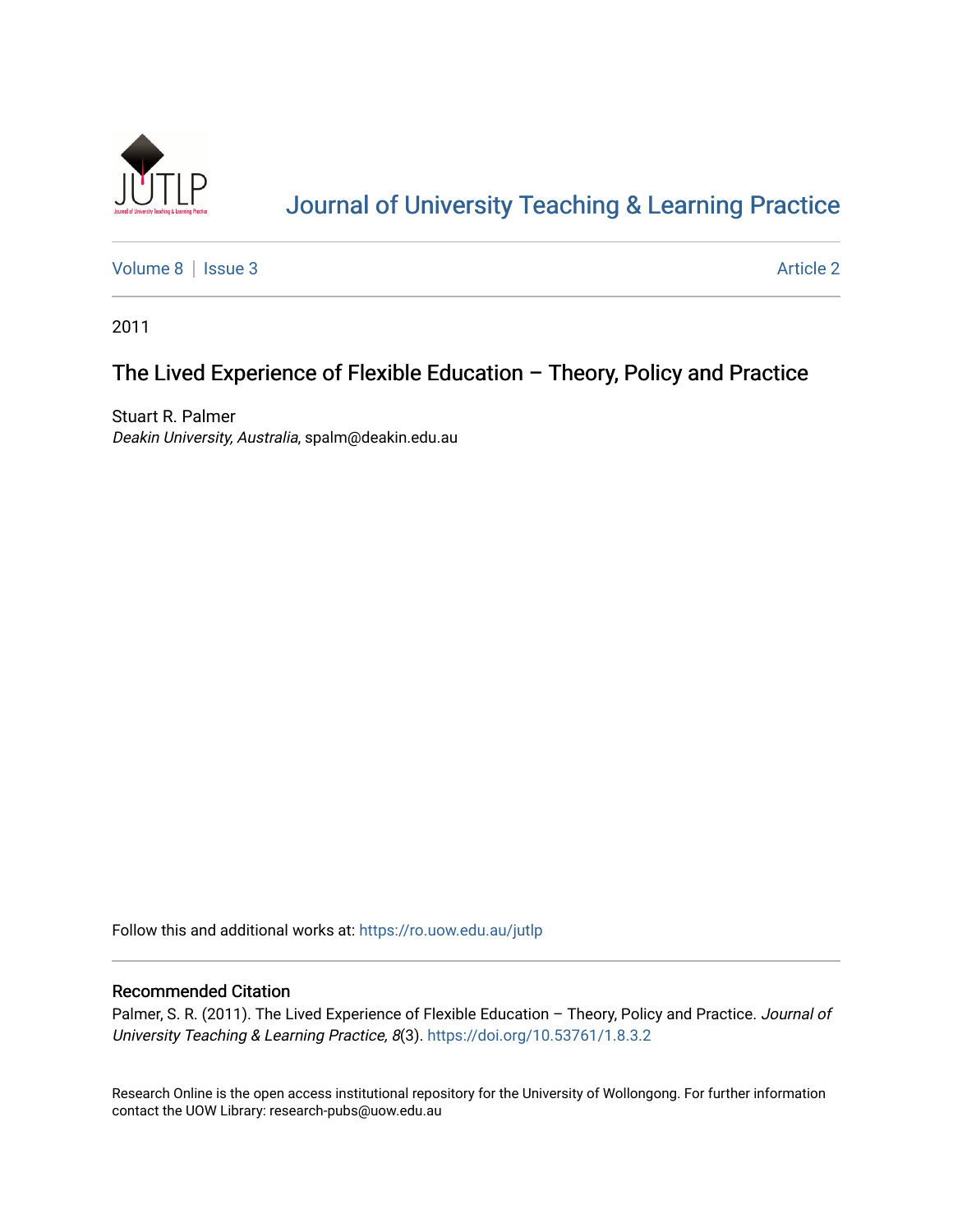## The Lived Experience of Flexible Education – Theory, Policy and Practice

## **Abstract**

The range of rationales that underpin conceptions of flexible education, and the re-making over time of the official meaning of flexibility in national education policy, have led to the point where flexibility might be found, or be required, in nearly every aspect of Australian higher education. This paper seeks to identify those rationales and the development of public policy rhetoric that have framed the development of the meaning of flexible education over time in an Australian context. By considering the intersection of theoretical and policy perspectives on flexible education with the realities of teaching and learning practice in the discipline context of engineering, this paper proposes the essential importance of individual context and agency in the making of real meaning from, and creating practical boundaries around, the otherwise tenuous definitions of flexibility often offered by institutional policy.

### Keywords

flexible education, policy, rationale, practice, engineering education

This article is available in Journal of University Teaching & Learning Practice:<https://ro.uow.edu.au/jutlp/vol8/iss3/2>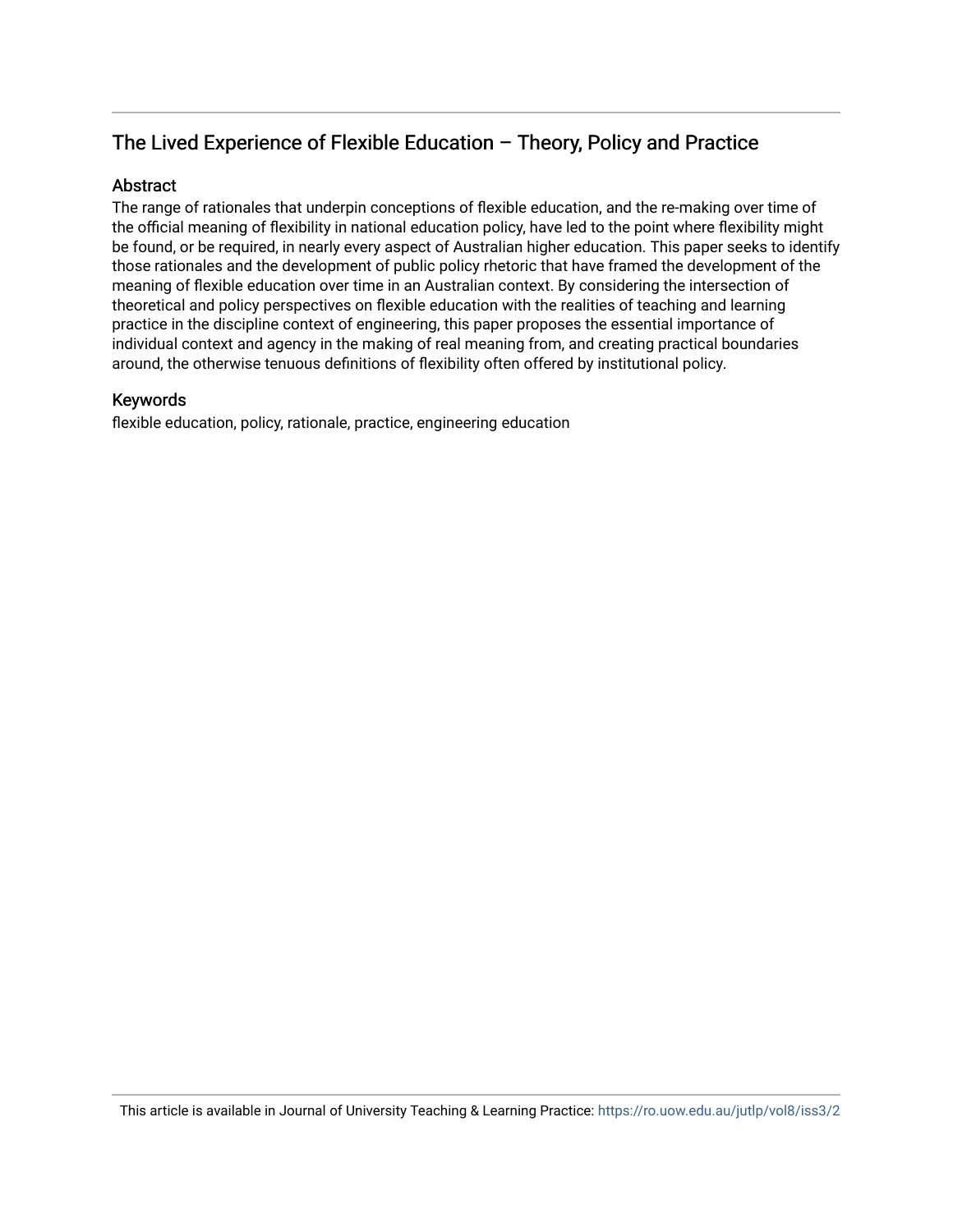

# [Journal of University Teaching & Learning Practice](https://ro.uow.edu.au/jutlp)

[Volume 8](https://ro.uow.edu.au/jutlp/vol8) | [Issue 3](https://ro.uow.edu.au/jutlp/vol8/iss3) Article 2

2011

## The Lived Experience of Flexible Education – Theory, Policy and Practice

Stuart R. Palmer Deakin University, Australia, spalm@deakin.edu.au

Follow this and additional works at: [https://ro.uow.edu.au/jutlp](https://ro.uow.edu.au/jutlp?utm_source=ro.uow.edu.au%2Fjutlp%2Fvol8%2Fiss3%2F2&utm_medium=PDF&utm_campaign=PDFCoverPages) 

## Recommended Citation

Palmer, S. R. (2011). The Lived Experience of Flexible Education - Theory, Policy and Practice. Journal of University Teaching & Learning Practice, 8(3). [https://ro.uow.edu.au/jutlp/vol8/iss3/2](https://ro.uow.edu.au/jutlp/vol8/iss3/2?utm_source=ro.uow.edu.au%2Fjutlp%2Fvol8%2Fiss3%2F2&utm_medium=PDF&utm_campaign=PDFCoverPages) 

Research Online is the open access institutional repository for the University of Wollongong. For further information contact the UOW Library: research-pubs@uow.edu.au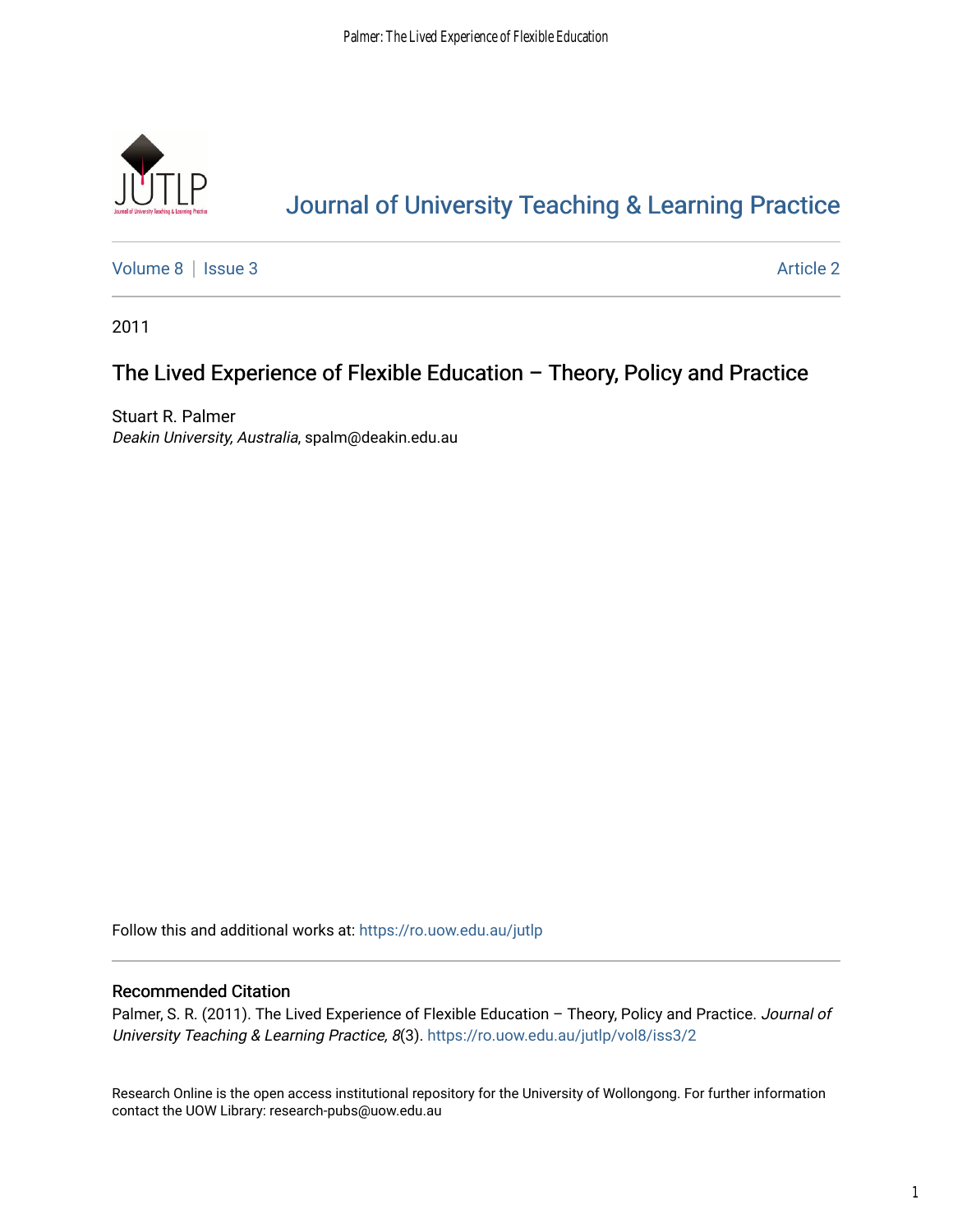## The Lived Experience of Flexible Education – Theory, Policy and Practice

### Abstract

The range of rationales that underpin conceptions of flexible education, and the re-making over time of the official meaning of flexibility in national education policy, have led to the point where flexibility might be found, or be required, in nearly every aspect of Australian higher education. This paper seeks to identify those rationales and the development of public policy rhetoric that have framed the development of the meaning of flexible education over time in an Australian context. By considering the intersection of theoretical and policy perspectives on flexible education with the realities of teaching and learning practice in the discipline context of engineering, this paper proposes the essential importance of individual context and agency in the making of real meaning from, and creating practical boundaries around, the otherwise tenuous definitions of flexibility often offered by institutional policy.

### Keywords

flexible education, policy, rationale, practice, engineering education

This article is available in Journal of University Teaching & Learning Practice:<https://ro.uow.edu.au/jutlp/vol8/iss3/2>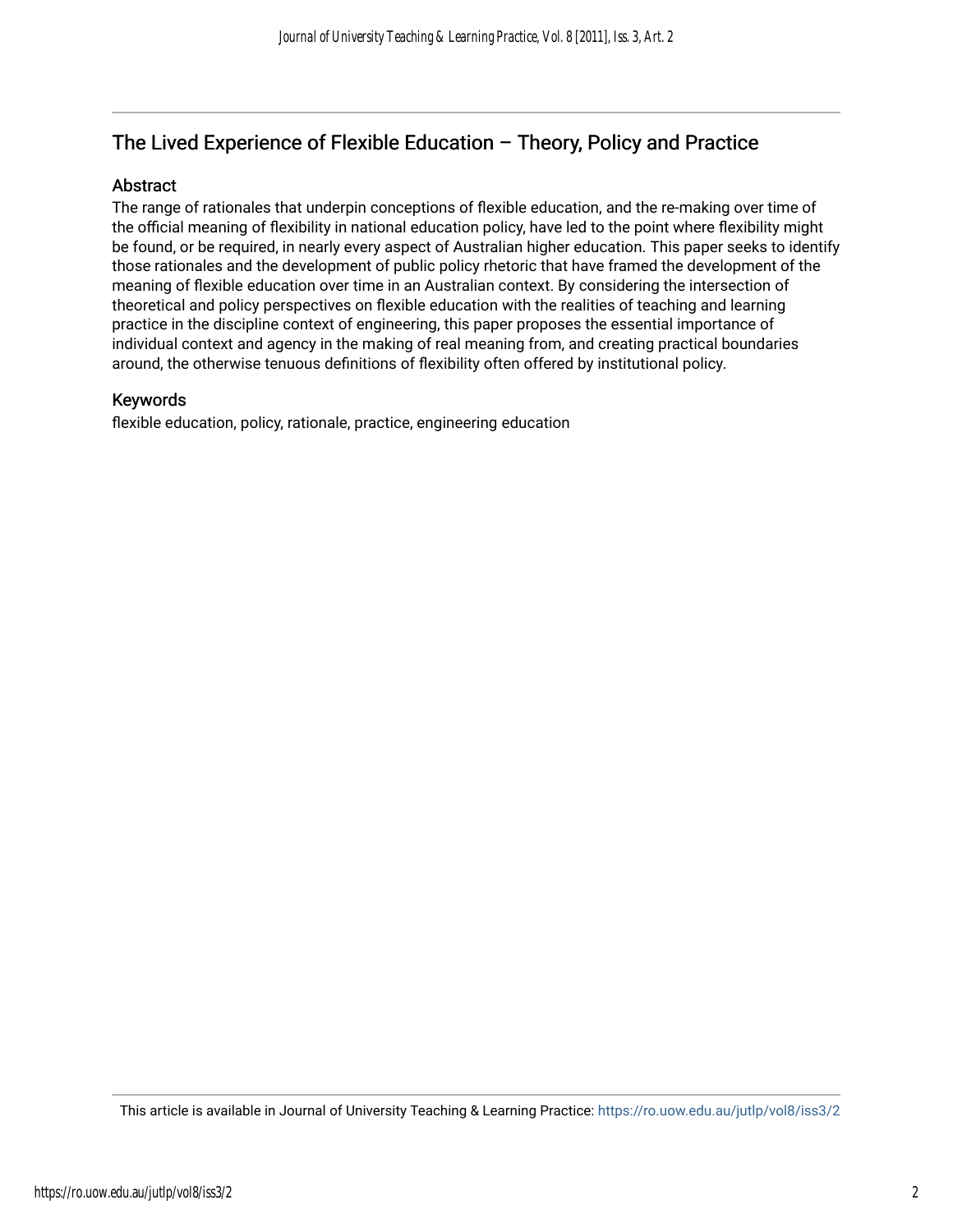#### **Introduction**

In many countries, including Australia, the umbrella term "flexible education", incorporating flexible learning, flexible teaching and other related terms, has come into common usage in higher education. There is no universally agreed definition of flexible education (Casey & Wilson 2005; Kirkpatrick 1997; Ling et al. 2001; Morrison & Pitfield 2006; Nicoll 1998; Normand et al. 2008; Nunan 1996; Sappey 2005). The call for "flexibility" has emerged as a response to a range of needs from a range of stakeholders, at different times and in many contexts. The literature suggests a diverse array of drivers for flexibility. This paper seeks to identify those rationales and the public-policy rhetoric that have framed the developing meaning of flexible education over time in Australia. By considering the intersection of theoretical and policy perspectives on flexible education with the realities of teaching and learning in a specific discipline context, this paper proposes the importance of individual context and agency in making meaning from, and creating boundaries around, the otherwise tenuous definitions of flexibility often offered by institutional policy.

### **Flexible education – multiple meanings**

The literature on flexible education can be categorised into two broad groups: meta-analyses, which identify aspects of flexibility (Casey & Wilson 2005; Collis & Moonen 2001; Ling et al. 2001; Mayes 2006; Normand & Littlejohn 2006), and/or individual case studies (Lindberg & Olofsson 2006; Morrison & Pitfield 2006; Sappey 2005; Willems 2005), which provide more detail of how aspects of flexibility are implemented. The approaches to operationalising aspects of flexible education are almost endless, incorporating, but not limited to:

- **time** program start time, finish time, length/pace of program, timing of assessment points, number of annual study periods etc.;
- **content** program topics, sequence of topics, learning materials, assessment etc.;
- **access/entry requirements** program entry and exit points, recognition of prior learning/experience, bridging/access studies, articulation with the Technical and Further Education (TAFE) sector etc.;
- **instructional approach/design** social organisation of learning (group, individual/independent, face-to-face), learning styles, language(s) of instruction, modality of learning resources (lecture notes, printed study guides, recorded lectures), origin of learning resources (teacher, students, library, Internet), methods of assessment etc.; and
- **delivery** place(s) of study (on-campus, off-campus, online, blended, offshore/twinning, work-based learning), opportunities for contact with instructors and/or students, methods of support, forms of help, venues for participating in aspects of the program, content delivery channels, program communication channels, access to program administrative information and processes etc.

The range of aspects for a program that might incorporate elements of flexibility is broad and, taken at face value, could lead to the conclusion that nearly any teaching and learning configuration could claim to be flexible in some regard. Just because a particular program offers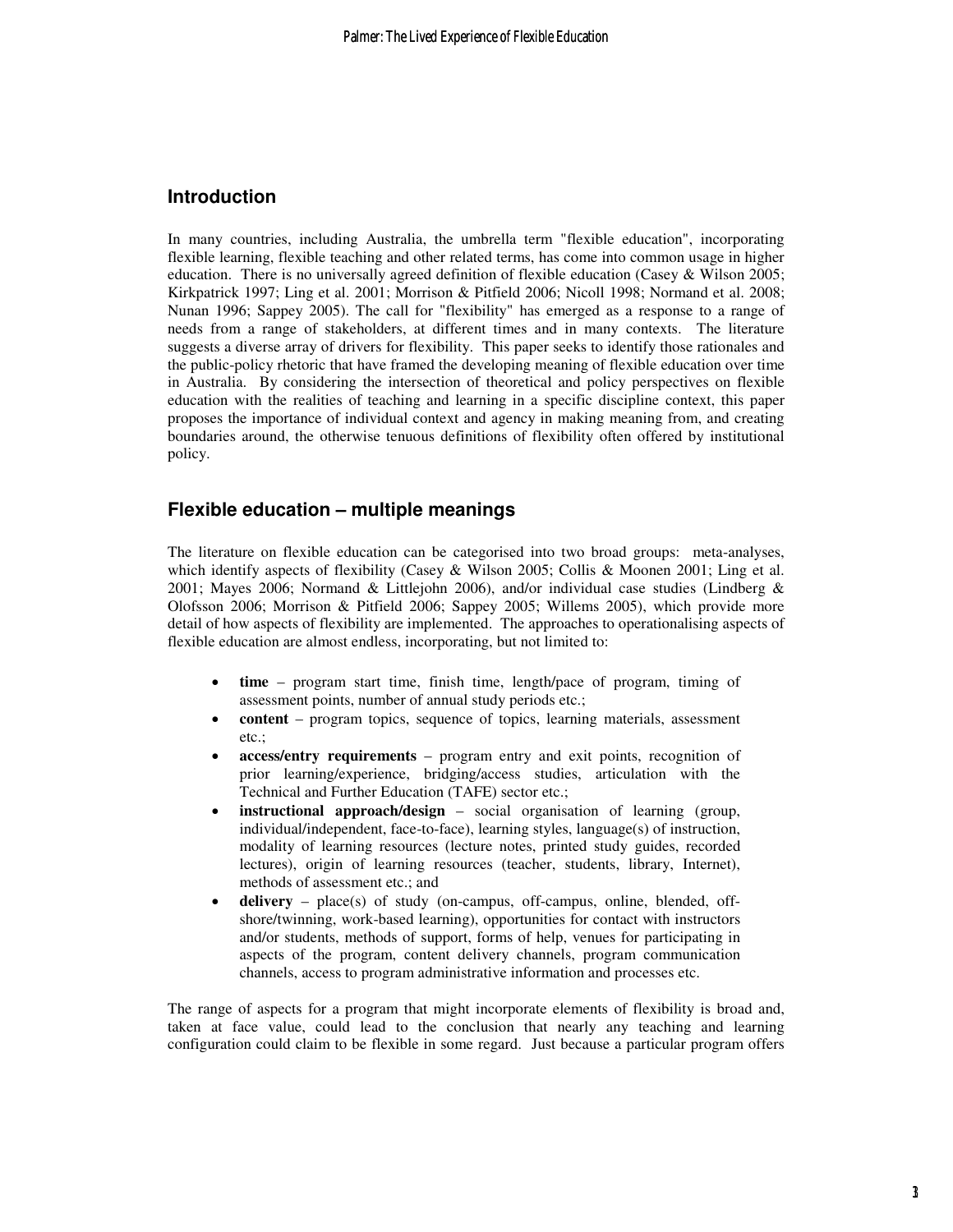any of the aspects identified above in a non-traditional way (i.e., using video recorded lectures) if other program elements remain conventionally organised, the program as a whole is not necessarily particularly flexible (Nunan 1996). The lack of an agreed definition for flexible education may lead to a conflation of education typologies that can confuse more than illuminate (Casey & Wilson 2005; Chen 2003; Kirkpatrick 2001; Normand et al. 2008). Historically, this blurring of meaning may have equated distance with flexibility (Morrison & Pitfield 2006; Peters 2003); however, now it is likely that online will be automatically, perhaps uncritically, presumed to mean flexible (Holzl 1999; Normand et al. 2008). Even though government, institutional and other policy texts present flexible education as having an objective and understood meaning from which particular practices logically flow (Nicoll 1998), just exactly what is meant by flexible education depends on whom, when and where you ask!

Even within a single institution there may be significantly different perspectives on the theoretical meaning and practical implications of flexible education. A strong point of demarcation that is reported in the literature is level of management (Normand et al. 2008). Normand and Littlejohn (2006) identify three levels of management, with differing focus and concerns regarding flexible education:

- (1) institutional management (IM) working at the big-picture/strategic level, often with limited concern for how objectives might be achieved;
- (2) operational management (OM) Heads of Faculty/School and program leaders with the responsibility for achieving strategic objectives using budgetary control and resource management; and
- (3) teaching-learning management (TLM) individual academic teaching staff who explicitly and implicitly accomplish objectives relating to flexible education through their interactions with learners.

The different management levels and their respective views on flexibility are often disconnected, mismatched and lacking a common vision, especially at the IM and TLM levels, with the OM level literally stuck in the middle and having to mediate between institutional objectives and the reality of everyday teaching and learning (Normand et al. 2008). At the IM level, policy and definitions relating to flexibility are necessarily generic (Taylor 2000), but may be of very limited value in providing guidance to those at the TLM level (Kirkpatrick 1997), where the "nitty gritty of flexible teaching and learning" must be enacted (Bigum & Rowan 2004).

#### **Flexible education – multiple rationales**

A range of espoused rationales underpins conceptions of flexible education. Notable among these is the commercialisation of higher education. As government funding declines (Kirkpatrick 2001; Morrison & Pitfield 2006) and numbers of conventional entry students plateau or decline (Casey & Wilson 2005), there is a need to compete for new student markets, particularly overseas feepaying students (Bigum & Rowan 2004) to bolster institutional income. These new student groups may require new means of learning engagement. Non-conventional program delivery may be a response to overcrowded or limited on-campus facilities or to the availability of government incentives for flexible-delivery initiatives (Casey & Wilson 2005). It has been argued that to be effective in a world based on capitalist and competitive economic production systems, higher education needs to restructure its work practices and relationships to reflect this environment (Nunan 1996). In Australia, there is evidence of the displacement of traditional academic forms of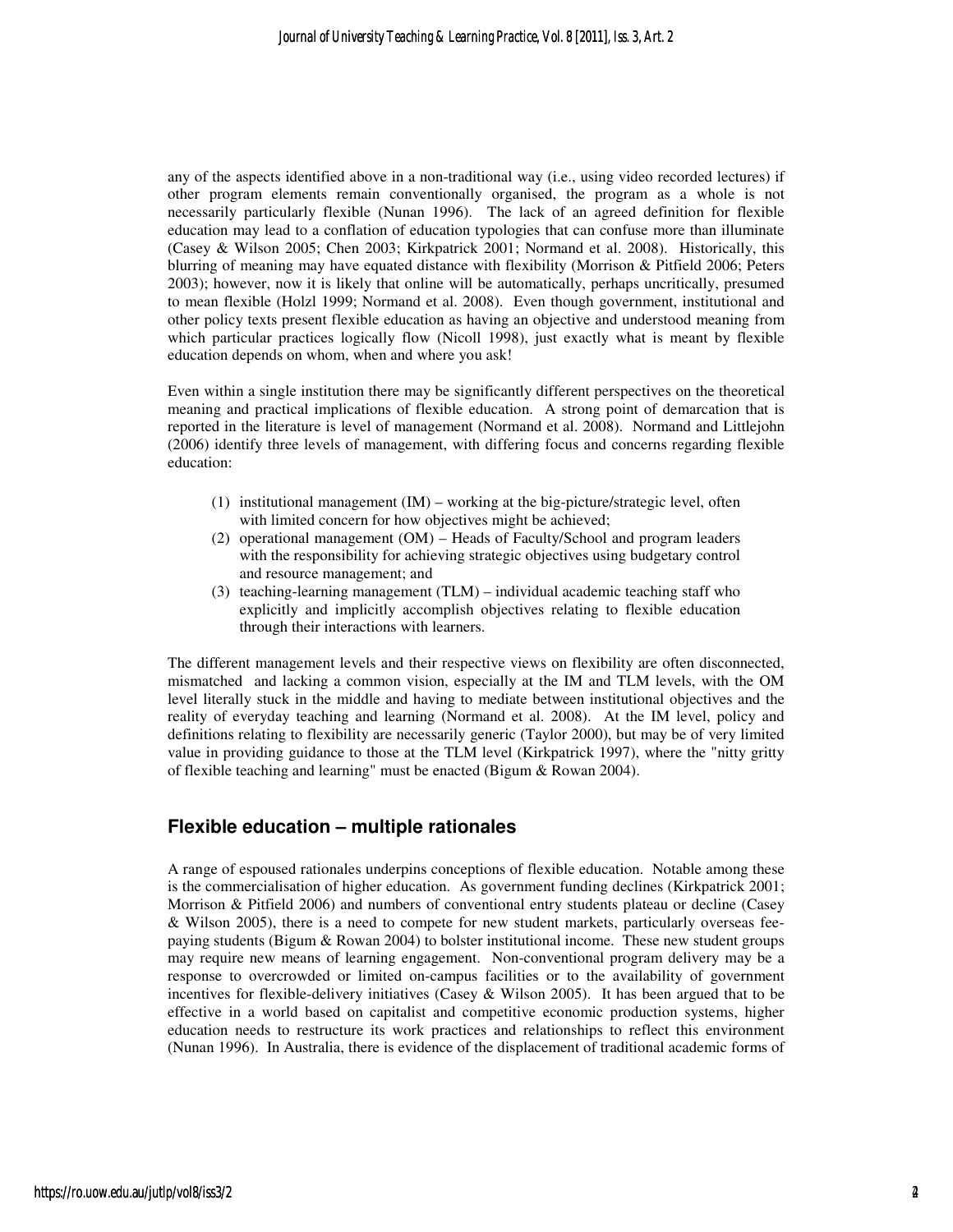university administration with managerialism reminiscent of a private company (Marginson  $\&$ Considine 2000; Nicoll 1997; Sappey 2005). Flexible education is seen to offer more efficient education delivery that would be attractive to institutional administrators (Bigum & Rowan 2004; Nicoll 1998), as well as providing marketing advantages to be used in local, national and international competition for students (Kirkpatrick 2001; Sappey 2005).

Flexibility may be touted as a method for catering for students in a crowded higher-education marketplace, distinguishing between students' demands and institutions' supply initiatives is often difficult. It is not clear whether students have fundamentally increased their demand for flexibility in time, place and mode of study (Casey & Wilson 2005), or whether institutions have taken the initiative in creating opportunities for students to study in different ways (Nicoll 1997). Widening access to higher education through flexible delivery modes (Morrison & Pitfield 2006; Nicoll 1997) is a way of accommodating a larger student body (Normand & Littlejohn 2006; Smith et al. 2006), but it simultaneously increases student diversity. In reality, the interconnectedness of these issues can no longer be separated: "Strategically, operating flexibly can be seen as both an offensive and defensive tactic" (Kirkpatrick 2001, p.169).

Other rationales for flexibility include those based on responding to perceived needs of industry and employers. These include targeted initiatives to reach non-conventional students to boost the supply of graduates in particular occupations or professions with shortages of practitioners (Morrison & Pitfield 2006). Flexibility may also be seen as a response to a general perception that traditional, "inflexible" models of university education do not cater for the just-in-time learning needed in a rapidly changing society (Nunan 1996).

Flexibility may be a response to government policy demands. This might include calls to achieve economic progress and competitiveness through up-skilling the workforce (Nicoll 1998; Sappey 2005), demands for increased accountability in the public funding of higher education (Kirkpatrick 2001) or a policies that declare flexibility in education "good" in its own right (Casey & Wilson 2005).

The literature contains a number of other general rationales for flexibility. It has been called a logical consequence of the change in higher education from "a pedagogical exchange to a service encounter" (Sappey, 2005, 495), where education is a market commodity (Nicoll, 1998). In its modern 'online' form, flexible education was first made possible by, and then rapidly driven by, the increasing availability of low-cost computer hardware and the Internet (Casey and Wilson, 2005, Kirkpatrick, 2001, Nunan, 1996, Sappey and Relf, 2010). For institutions, flexibility, in its various dimensions, provides a general capacity to respond to economic and political imperatives (Morrison and Pitfield, 2006).

## **Flexible education in Australia**

While the flexible provision of education (through distance education) has a history within Australia that stretches back to the early twentieth century (National Board of Employment Education and Training 1992), the appearance of the adjective "flexible" in relation to education is relatively recent. Nicoll (1988) and Nicoll and Chappell (1998) have observed over the period 1988-1998 that the contemporary meaning of "flexible learning" in Australia has been framed, and subsequently re-framed, by the discourse surrounding a series of government policy papers and reports. The 1988 Dawkins higher-education policy white paper (Dawkins 1988) is seen as a key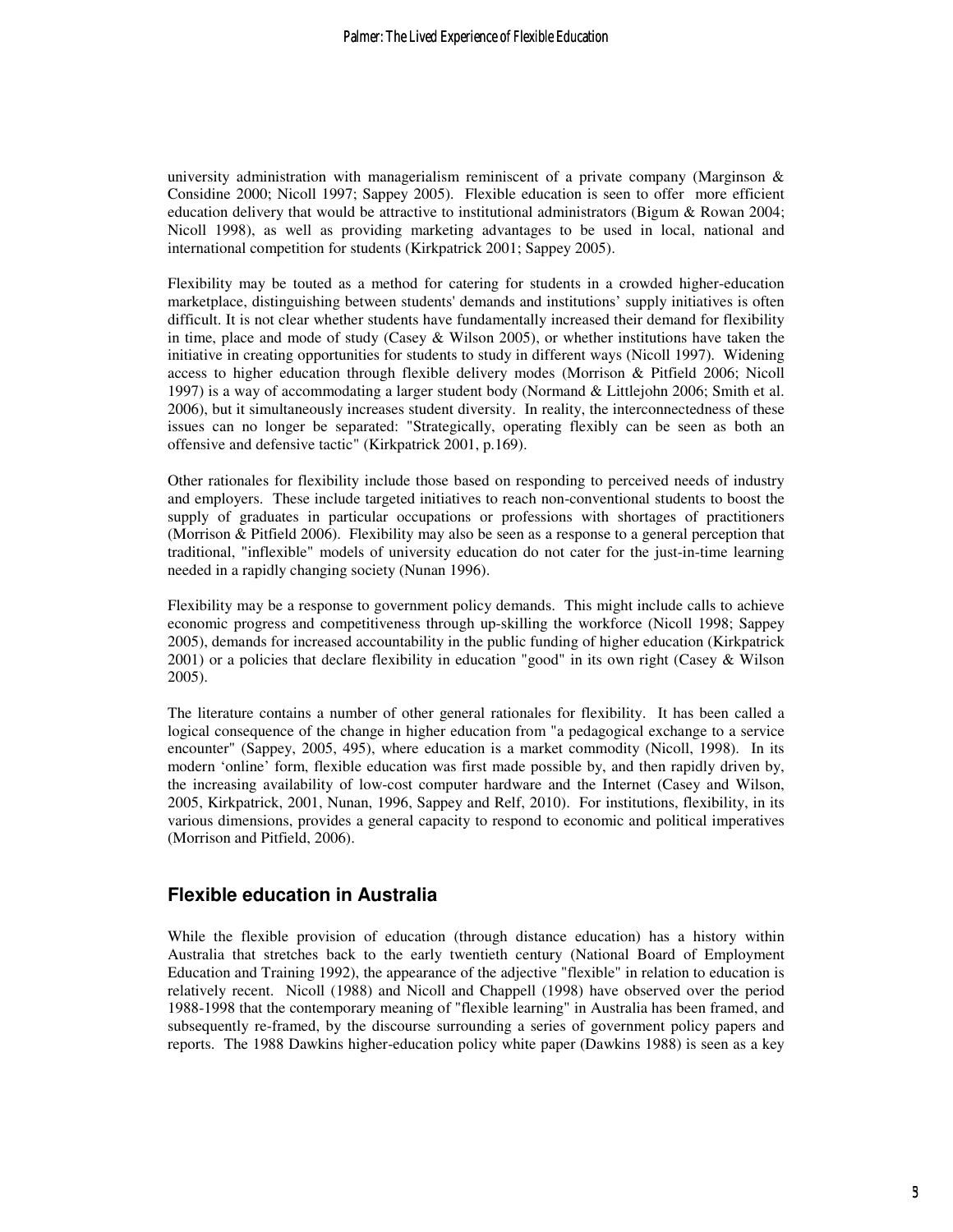development. In unifying the national system of higher education, it sought to not only to rationalise the number of institutions, but also to centralise the provision of university distance education to eight designated distance education centres (DECs). The policy sought thus to increase the quality of, and access to, distance education, with the aim of providing a more skilled workforce to drive national economic expansion (Nicoll & Chappell 1998).

A 1992 report investigating distance education in Australia (National Board of Employment Education and Training 1992) both reversed the decision to centralise university distance education, and cemented the term "flexibility" in the national higher-education discourse. While the DECs had been formed with a premise of collaboration, NEBEET argued that universities should compete to provide education opportunities that best satisfied student needs. It was observed that the emergence of information and communications technologies (ICTs) would render the DEC oligopoly model obsolete (Nunan 1996). It was also noted that the language and rationales employed in the report included competition, efficiency, access and equity and student choice, and hence "…resonated with values acceptable across a range of discourses…" (Nicoll & Chappell 1998, p.43) "…flexible learning has the virtue that it provides something for everybody!" (Nunan 1996, p.3)

The 1995 Hoare Report (Higher Education Management Review Committee 1995) reiterated the pressures facing Australian higher education. Factors identified included increased accountability for performance; competition with other universities, TAFE and private providers; reduced government funding; the impact of ICT; the increasing diversity of students; and the internationalisation of higher education (Le Grew & Calvert 1998). It foreshadowed that the future of university teaching would focus on flexibility in curriculum and delivery.

The 1998 West Report (Department of Employment Education Training and Youth Affairs 1998) documented a significant shift in the policy intent of flexibility in higher education. While previous policy documents had focused on the organisation of higher education as a driver of national productivity and the economy, the West Report portrayed higher education itself as an economic system that needs to respond flexibly to environmental pressures and future uncertainty (Nicoll 1998). The West report cemented support for the desirability of individuals to choose '…what, how, when and where they study…' (Department of Employment Education Training and Youth Affairs 1998, p.69), and lent weight to the valuing of higher education not for its own sake, but for how much it improved the earning capacity of individuals, corporations and the nation.

Since 1998, there have been further national reports on higher education; these have contributed to the developing meaning of flexibility in higher education. The 2003 Backing Australia's Future report (Nelson 2003) employed forms of the adjective flexible many times, but the context of flexibility had almost completely shifted to that of institutional structural flexibility, including "fostering flexible and responsive workplaces" (Nelson 2003, p.37). In advancing its industrialrelations reform agenda, the government of the time focused on higher education, including making additional university funding contingent upon universities complying with a range of industrial-relations requirements. As observed, "Flexible delivery is therefore a pedagogy and a marketing strategy as well as a form of work organisation" (Sappey 2005, p.497), and "The urge to make our universities more flexible has increased so considerably that one can speak of a campaign towards more flexibility at many universities" (Peters 2003, p.15).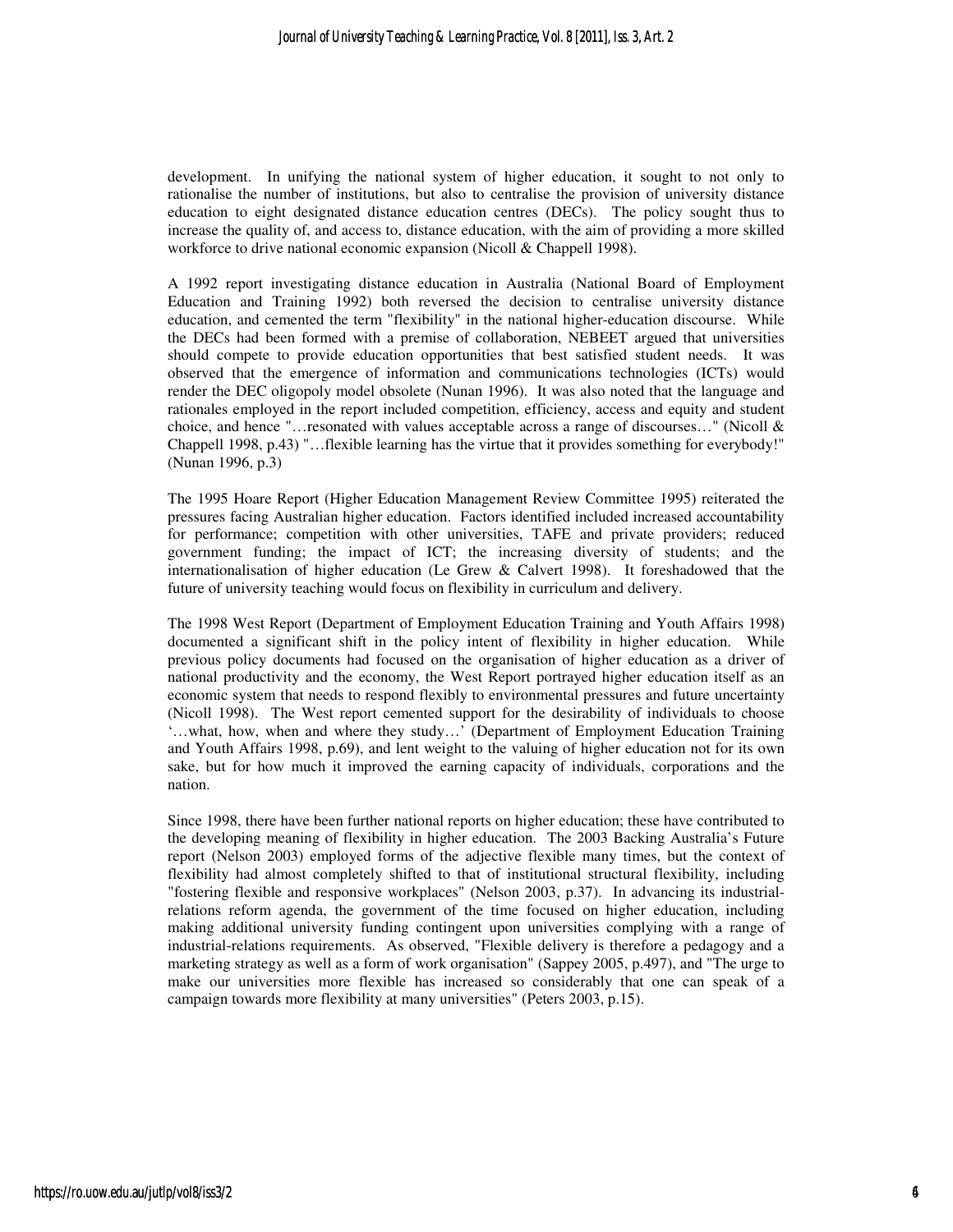The most recent report to influence Australian higher education policy discourse is the 2008 Bradley Review (Bradley et al. 2008). This wide-ranging report recapitulates all former policy conceptions of flexibility, as well as identifying new ones, including:

- flexible provision of higher education, particularly as a means for reaching otherwise uneconomic student markets;
- a flexible system that responds rapidly to stakeholder wants;
- flexibility derived from ICTs;
- flexibility in institutional staff working arrangements (this is noted as desirable, but also as having negative impacts on certain staff);
- development of graduates who think and operate flexibly;
- more flexible, less bureaucratic higher-education legislation;
- institutional strategic plans with in-built flexibility to respond to opportunities;
- flexible articulation of study pathways between the TAFE and university sectors; and
- more flexibility in the Australian qualifications framework (AQF) that defines generic qualification types and learning outcomes.

Information and communications technologies (ICTs) merit a separate examination as powerful drivers of new modes of flexibility in higher education. It has been noted that ICTs offer potential benefits to both students and teachers, but that such benefits are often presumed to accrue automatically, and that potential downsides, particularly impacts on the nature of teachers' work, are missing from any serious discussion (Sappey & Relf 2010). Email and online course discussion forums enable students to ask questions (and demand answers) of teaching staff at any time of the day (or night), on any day of the week and from any time zone. An educational technology (such as lecture recording) which might initially be a localised innovation offering value in a specific learning context may gradually become expected of all teaching staff, even where it might add marginal learning value, and might incur significant cost. Continuing changes in ICTs themselves are also continuing to change the ways in which they interact with education processes. Initially, the "static web" presented students with material they could read and copy, but the development of the "social web" (sometimes referred to as Web 2.0) means that students can now interactively communicate with many audiences, to create their own learning resources using tools including blogs, wikis, chat, social networking sites and others, and to take on roles that were formerly the principal domain of the teacher (Mathiasen & Schrum 2008).

Regardless of the rationale, and despite the lack of agreed meaning, flexibility is almost universally presented uncritically as an obvious solution to any problem. Flexible education is portrayed as inherently better than other forms of education (Bigum & Rowan 2004), as automatically leading to a more student-centred approach (Holzl 1999) and as an unproblematic fix to perceived problems (Nicoll 1997). In the Bradley Review, references to flexibility can be found frequently in conjunction with other adjectives that are intended to be desirable: for example, "flexible and collaborative", "flexible and adaptable" and "flexible and innovative". The identification of some of the rationales for flexible education and the charting of the development of the meaning of "flexibility" in Australian national policy have been presented here essentially descriptively; this is all that is really possible in the space available. This approach clearly calls for follow-on work to more fully analyse, discuss and critique the political, institutional and societal assumptions behind the various calls for flexibility in higher education, and the intended and implied meanings attributed to flexibility arising from them.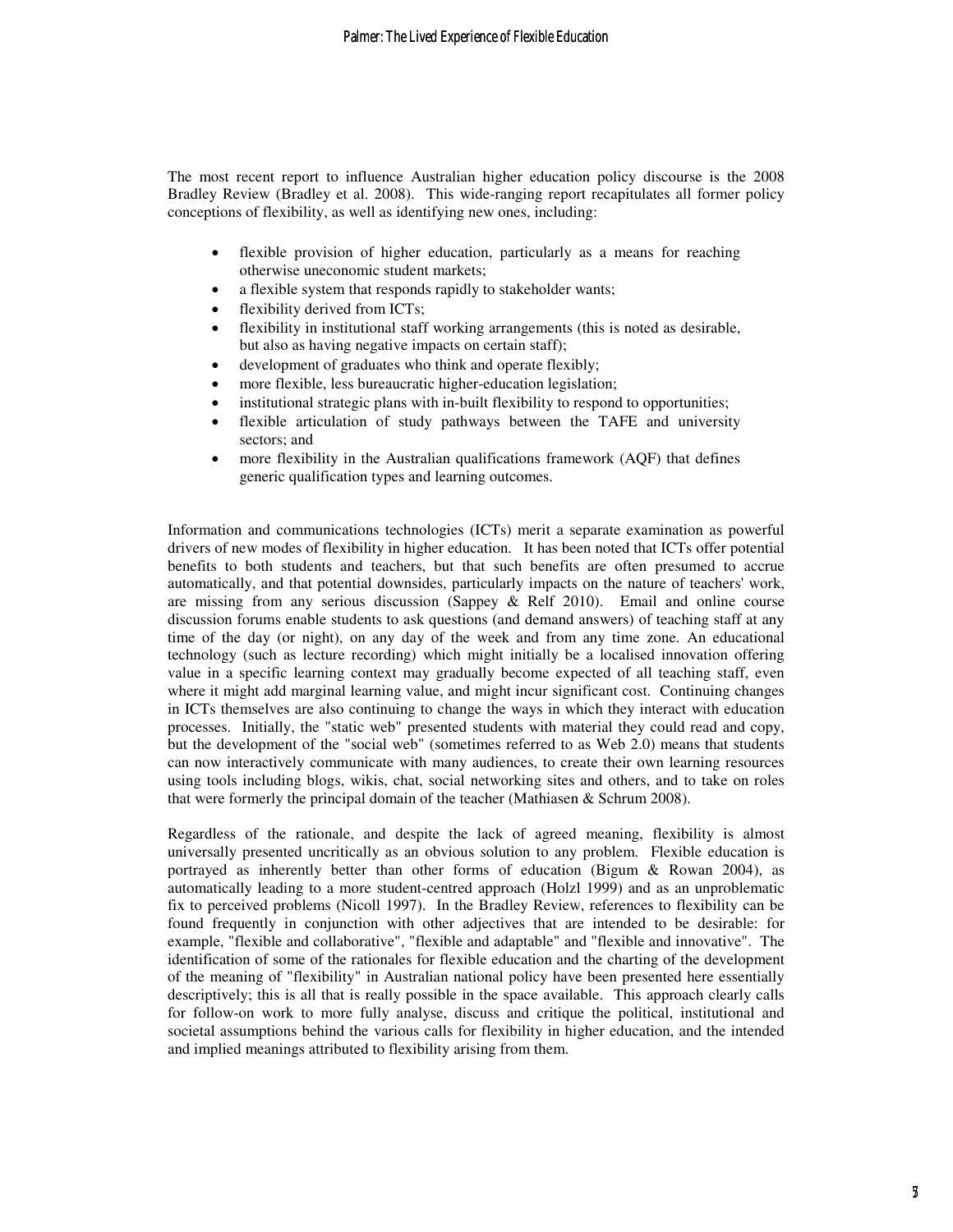## **Engineering education at Deakin University – flexible education in practice**

As an illustration, this section presents an account of the author's involvement in flexible engineering education over more than a decade, structured using the dimensions of flexibility espoused by Deakin's current teaching and learning plan.

In Australia, Deakin University is a major provider of distance and online education. It teaches on four campuses located in three cities in the State of Victoria. It was one of the former eight designated DECs (Arger 1993). With a founding Vice-Chancellor demonstrating a strong commitment to distance education (Jevons 1984) Deakin saw itself as a dual-mode university, with some degree of separation between its teaching methods and materials used for on- and offcampus teaching. The use of distance-education methodologies and materials for both student cohorts gathered momentum in the early to mid-1990s under the strategic umbrella of flexible teaching and learning, and with a growing use of online systems for learning delivery and communication.

At that time, Deakin articulated its "vision of flexible teaching and learning" (Deakin University 1995, p.v):

The University's objectives for its educational programs are to:

- use contemporary communication technologies to provide learning opportunities for students, whether on- or off-campus, in the workplace or at home;
- provide flexible learning opportunities for students to overcome barriers of distance, location and circumstance;
- provide opportunities to students with diverse backgrounds and relatively wide ability ranges; and
- provide opportunities for those students who, because of social, cultural, economic and geographic factors, have particular needs and to whom Deakin has been traditionally responsive.

In moving to a more flexible open-campus learning approach, Deakin seeks to utilise the full range of learning strategies available through interactive technologies. Deakin's approach to flexible open-campus learning is one in which the interaction between teacher and learner, and the place, time, modes and pace of study are determined as flexible responses to particular mixtures of the circumstances of the teacher and the learner, the subject matter and the learning context.

By 2008 (Deakin University 2008a, p.5), this had become:

Deakin University's teaching and learning agenda dictates a new approach to the integration of traditional classroom teaching, distance education and online education in ways most appropriate to the needs of its diverse student cohorts and the changing student environment. Deakin's vision of an integrated approach to flexible education is an environment which includes, where appropriate, choice in: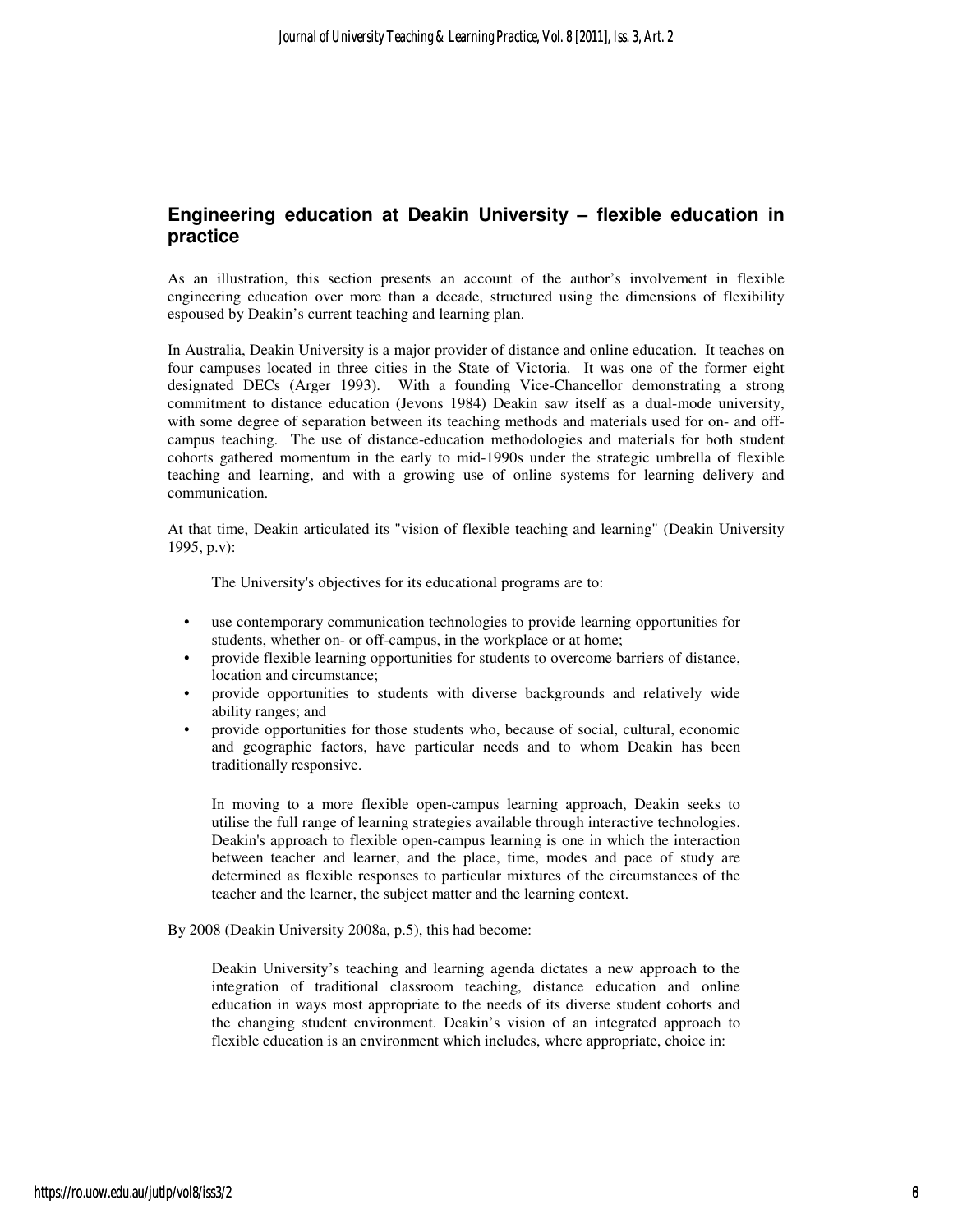- the time (including flexible entry and exit points) at which study occurs;
- the pace at which the learning proceeds;
- the place (both physical and virtual) in which study is conducted;
- the content that is studied;
- the learning style adopted by the learner;
- the forms of assessment employed;
	- the option to collaborate with others or to learn independently;
- how teaching is staffed; and
- the mix of the above used in any given course or unit.

The development of Deakin's vision of flexible education mirrors the trend in the national policy discourse over the same period from one of concern with equity and access in higher education, to one that focuses on responding to student desires using a palette of options. While "equity and access for individuals and groups who might not otherwise enjoy the benefits that flow from participation in higher education" (Deakin University 2008b, p.3) is one of Deakin's current "core commitments", matters of equity and access are now notable by their absence from the current vision of flexible education. Although flexible education features in the current university teaching and learning plan, the university currently has no policies specifically relating to flexible education.

In Australia, the standard entry into professional engineering practice is via the completion of a four-year Bachelor of Engineering (BE) undergraduate program. Before 1983, Deakin offered a conventional on-campus BE program until funding was withdrawn by the government of the day. After a time, Deakin proposed to offer new engineering programs based on "flexible education", and after gaining both political and professional support, a new School of Engineering and Technology was constituted in 1991, with commencing student enrolments beginning in 1992 (Briggs 1995). The undergraduate programs were on-campus and full-time for conventional-entry students. Mature-age students could study the programs off-campus and/or part-time, using printbased study materials supplemented by an array of learning resources that varied by unit, including video presentations, home experimental kits, computer-aided learning packages and Internet-based laboratory experiments. More recently, equipment installed in some classrooms has permitted recording of the audio and/or video of on-campus lectures for later download by students. The program curriculum was developed to be modular, permitting part-time students to study at a pace less than full-time (Palmer 2001). Some aspects of flexibility of the Deakin engineering programs are considered in more detail below.

#### *Flexibility in time (including flexible entry and exit points)*

While off-campus students might exercise significant control over the time at which they study, all students must conform to a semester timetable that includes fixed dates for assignment submission, mandatory laboratory work and examinations. A modular curriculum allows students to exercise some control over the sequence of their studies, and provides for students to commence the program at the beginning of each semester. However, this flexibility is constrained by prerequisite requirements and unit availability – most engineering units are offered in only one semester each year. In 2008, Deakin implemented a trimester system, elevating a truncated summer semester to the same status as the other two semesters by shortening the teaching period to twelve weeks and removing the exam-preparation week. One of the purported benefits was flexibility for students to accelerate their programs using the third study period in the year. In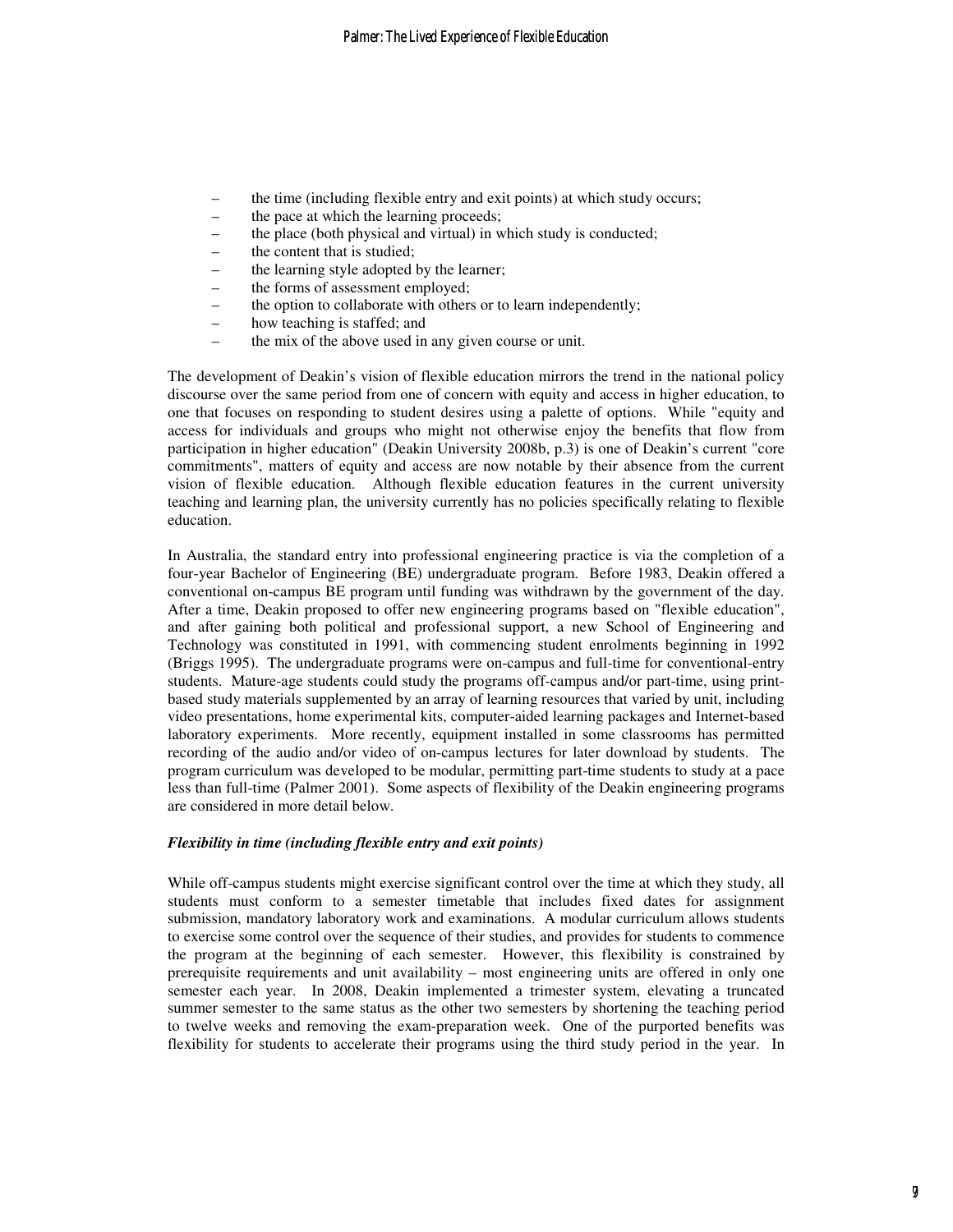practice, in the first two years of the trimester system (2008-2009), the School of Engineering offered no undergraduate study units during the third trimester. For 2010, only four for-credit undergraduate study units were offered in the third trimester, and then only in off-campus mode.

#### *Flexibility in pace*

At the program level, students can accelerate their studies (or catch up on failed/missed units) using the summer trimester, but, as noted, for engineering this is for the most part only a theoretical possibility. Students with a good academic record may be permitted to enrol in more than a full-time load (four units per semester). Part-time enrolment can be used by students to fit study around work, family or other commitments, but this extends the time period to complete a degree. If a student is in receipt of government study support, they must maintain at least a 75 percent full-time study load, or they may lose their funding. The university sets a maximum candidature rule for students that places a limit on program completion time. For a BE, regardless of pace of study, the maximum candidature period is nine years. Students whose pace of study progress puts them at risk of not meeting the maximum candidature rule may be expelled from the program.

At the semester/unit level, there are only limited options for varying study pace. Due dates for assessment items are essentially fixed, with limited scope for negotiation through the granting of special consideration for students in difficult circumstances. The lecture timetable for a unit is essentially fixed. Students might elect to study at a different pace through the semester, but may find themselves ahead or behind key dates, or missing key learning activities, that are premised on the pre-determined class timetable.

#### *Flexibility in place*

While on-campus enrolled students are expected to attend classes as scheduled in a timetable, offcampus students have flexibility in where they undertake their study using print, online and other learning resources. In engineering education, the need to expose students to laboratory equipment remains an issue for off-campus study, generally requiring off-campus students to attend oncampus laboratory sessions. The use of Internet-based, remotely controlled laboratory equipment for experimental work is possible, but is expensive to develop and maintain. In Australia, in addition to required on-campus attendance for essential practical work, the engineering professional body that accredits undergraduate programs (Engineers Australia) requires that offcampus students attend mandatory on-campus sessions of two weeks for each full-time equivalent year of their program (Palmer et al. 2008).

Too much flexibility in place of study can be problematic. In the initial phase of the new School of Engineering and Technology, on-campus students (primarily direct from secondary school) were provided with the off-campus study materials and no lectures were offered, with tutorials being the only direct contact with teaching staff. Very soon, on-campus students demanded that lectures be run – they wanted more personal contact. The availability of flexible learning resources has also caused problems when off-campus students with no prospect of completing the mandatory attendance requirements nevertheless enrol in the program (for example, students currently incarcerated).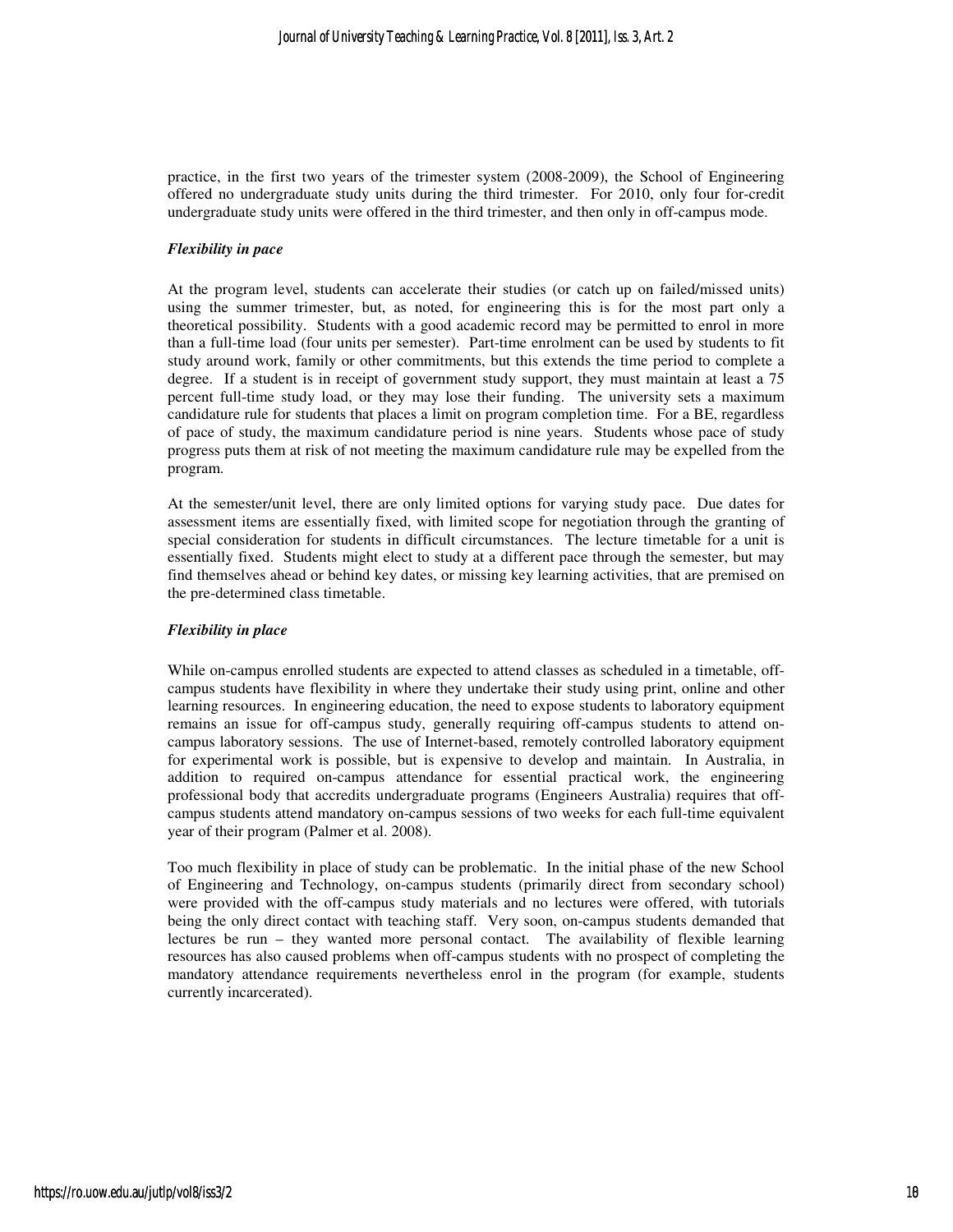#### *Flexibility in content*

The BE program at Deakin contains 32 units of study, all prescribed except for four units which students may elect to study from any on offer, subject to program rules about minimum and maximum numbers of units from particular year levels. In response to feedback from the professional body that the program needed more technical depth, the engineering program now specifies two specialist engineering units as "highly recommended electives". The learning objectives, content, teaching methods and assessment for all units are specified in advance, though some assessment tasks that involve research elements may permit students some choice in the topics that they study. Students may enrol in a double-degree program that combines engineering with a limited range of other discipline areas, but the need to fit the core of both programs into a five-year period results in the loss of all elective unit choices.

#### *Flexibility in learning style*

With learning objectives, content, teaching methods and assessment for all units specified in advance, the options for variation in learning style are limited. The existence of print resources for all units, and their availability to on-campus students, provide options for students whose learning preference is reading. Where available, recorded lectures provide support for learners with a preference for listening. For students with disabilities, the central university Disability Resource Centre facilitates access to accessible course materials, alternative assessment arrangements, assistive technology, adaptive technology laboratories etc.

#### *Flexibility in assessment*

With assessment details for all units specified in advance of the semester, there is limited scope for flexibility. As noted previously, certain types of assessment permit students to select a topic to research and report on. There is an institutional equity requirement for "comparability of assessment" between all student groups enrolled in a unit. In practice, this is most easily achieved by making assessment identical for all modes of study; this eases the unit administrative and marking burden, but at the expense of not being able to optimise the assessment to best match the study mode.

#### *Flexibility in collaboration*

While off-campus students are free to study independently, it is not possible to complete the program in isolation. Working productively in a team environment is a graduate attribute that is specified by both Deakin University and Engineers Australia. The program must contain instances where students are required to work collaboratively. Where group work is part of an assessment task, the assessment-comparability policy generally means that the group-work requirement applies to all students. Advances in electronic communication technologies mean that it may be possible for students to collaborate at a distance.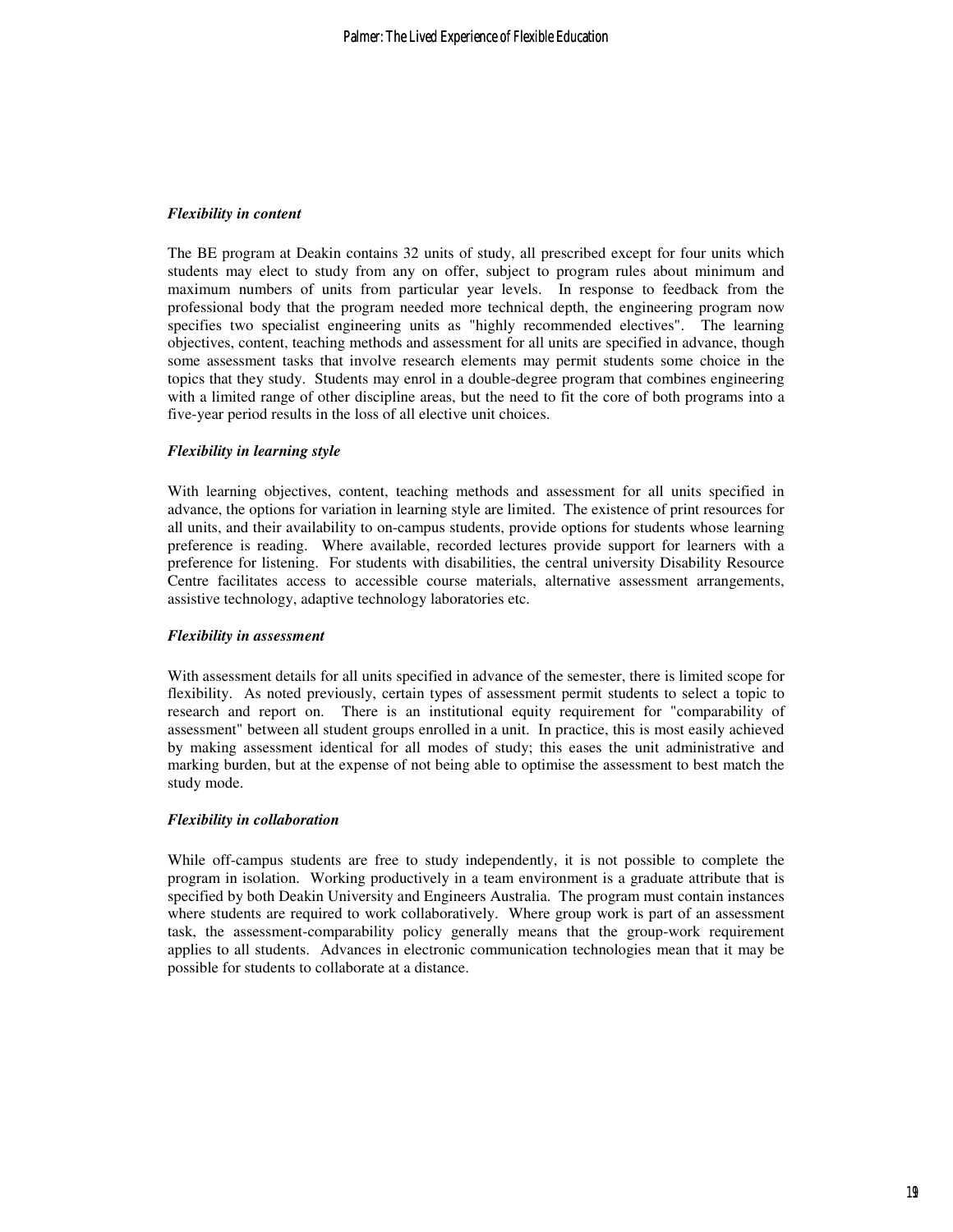#### *Flexibility in staffing*

While not directly related to students, staffing issues nevertheless influence the student experience. At an institutional level, the introduction of a trimester system is as much about increasing the productivity of staff and other resources as about increasing opportunities for students to study. As noted above, this is yet to translate into any additional unit offerings for BE students. All Australian universities use a percentage of casual (non-tenured) academic staff in teaching. These staff are normally paid only for their class contact hours, and not for preparation or extra student consultation time. Deakin reports that about 20 percent of its academic staff is casual, based on "full-time equivalent" (FTE) employment. It is known that FTE figures understate the actual number of casual academic staff, that in Australia 40 to 50 percent of teaching is performed by casual staff and that the poor funding and development of casual staff negatively affects the student learning environment (Percy et al. 2008).

#### *Impacts of flexibility on teaching and learning practice*

The author's own experience in the flexible delivery of engineering education demonstrates that a myriad of practical issues and constraints places many pragmatic limits on potential flexibility in teaching and learning. The need to comply with a range of internal policy requirements (often with no explicit connection to flexible education) and a range of requirements imposed by external stakeholders (such as program-accrediting professional bodies) enforces practical boundaries on flexibility. Realistic marketing of available "flexibility" to prospective students is required, lest they have false expectations, and ultimately, experience disappointment and dissatisfaction. Flexibility, as a general concept, might be desirable, but a certain level of structure, certainty and stability is required for efficiency in planning and delivering educational services, at both the institutional and individual staff levels, and for the honest management of student expectations. To move beyond abstract claims with little practical utility, institutions need to declare in detail what they actually mean by flexibility to all stakeholders, and then provide the resources (policy, financial, infrastructure and human) to realise it.

## **Conclusion – making meaning**

The interpretations of flexible education are variable and contested. They have been spawned by a wide range of sometimes overlapping rationales and a national policy discourse that has evolved over more than two decades, to the point where every aspect of higher education in Australia must seemingly embody flexibility. Such an all-encompassing conception is often mirrored in institutional rhetoric and policy regarding flexibility, sometimes implying that an expansive palette of combinations of flexibility is available to students. Views of flexibility held by different management levels within the same institution are often disconnected – with executive rhetoric describing a conception of flexibility stretched so far that it becomes tenuous and insubstantial, leaving teaching staff without concrete direction to make flexibility meaningful in their discipline. Taking the lead from the central importance of context in giving meaning to flexibility (Casey  $\&$ Wilson 2005; Kirkpatrick 1997; Ling et al. 2001; Morrison & Pitfield 2006; Sappey 2005), and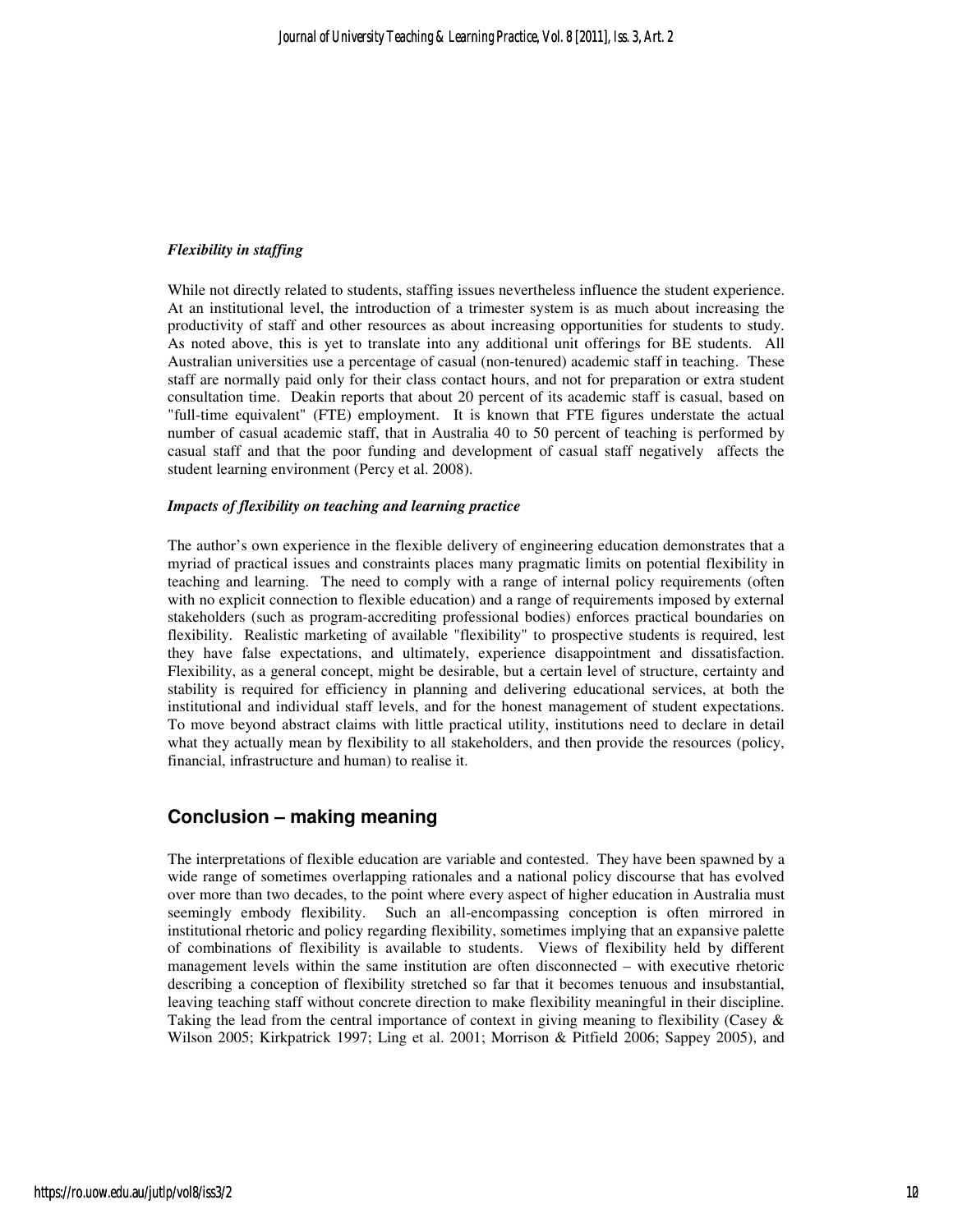from the primacy of individual agency over institutional rhetoric, policy and technology in the "making real" of flexible education (Bigum & Rowan 2004; Errington 2004; Nicoll & Chappell 1998; Normand et al. 2008), this paper proposes that the meaning and value of flexible education are not solely defined by policy documents and standardised online course-management systems. Rather, their essential aspects emerge from the context-dependent lived experience of teachers and students engaged in the endeavour of flexible teaching and learning in their specific disciplines.

Flexibility is often presented as desirable in its own right, with a pick-and-choose array of options for learning and interaction on offer. However, there are often real trade-offs between aspects of flexibility that mean that the various dimensions of flexibility are not fully independent. The explicit choices made by academic staff in the design and operation of their learning environments also crystallise many of the possible options into real limits on the parameters of flexibility. Pressing a generic institutional-policy template for flexibility, or a model distilled from one specific context, onto a different teaching and learning situation may not be productive or possible. Where organisational policy seeks to control the implementation of flexible education, such policy should declare its underpinning rationale(s) for flexibility; provide practical boundaries on the parameters of flexibility countenanced; identify the internal structural and external environmental factors that may constrain flexibility; and acknowledge the central importance of academic agency, through the design and enactment of the learning environment, in making the lived experience of flexible education real for students and staff. This paper has taken a largely descriptive stance, drawing attention to the historical emergence of flexibility in Australian higher education and reviewing its impacts on one teaching and learning environment. It is hoped that this stimulates reflection and critique on the assumptions underlying the near-universal call for flexibility, the evolving and often tenuous meanings attributed to flexibility and its very real impacts, in all its guises, on pedagogical practice.

### **References**

- Arger, G 1993, 'Distance Education in Asia and the Pacific: Australia', in H Kato & S-Y Wong (eds), *Distance Education in Asia and the Pacific: Country Papers,* United Nations Educational, Scientific and Cultural Organization, Paris.
- Bigum, C & Rowan, L 2004, 'Flexible learning in teacher education: myths, muddles and models', *Asia-Pacific Journal of Teacher Education,* vol.32**,** pp213-226.
- Bradley, D, Noonan, P, Nugent, H & Scales, B 2008, *Review of Australian Higher Education Final Report,* Commonwealth of Australia, Canberra.
- Briggs, H 1995, 'Towards student-centred engineering education at Deakin University', in 12th Biennial Forum of the Open and Distance Learning Association of Australia, September 1995, Vanuatu, ODLAA, pp324-330.
- Casey, J & Wilson, P 2005, *A practical guide to providing flexible learning in further and higher education,* Quality Assurance Agency for Higher Education Scotland, Glasgow.
- Chen, D-T 2003, 'Uncovering the Provisos behind Flexible Learning', *Journal of Educational Technology & Society,* vol.6**,** pp25-30.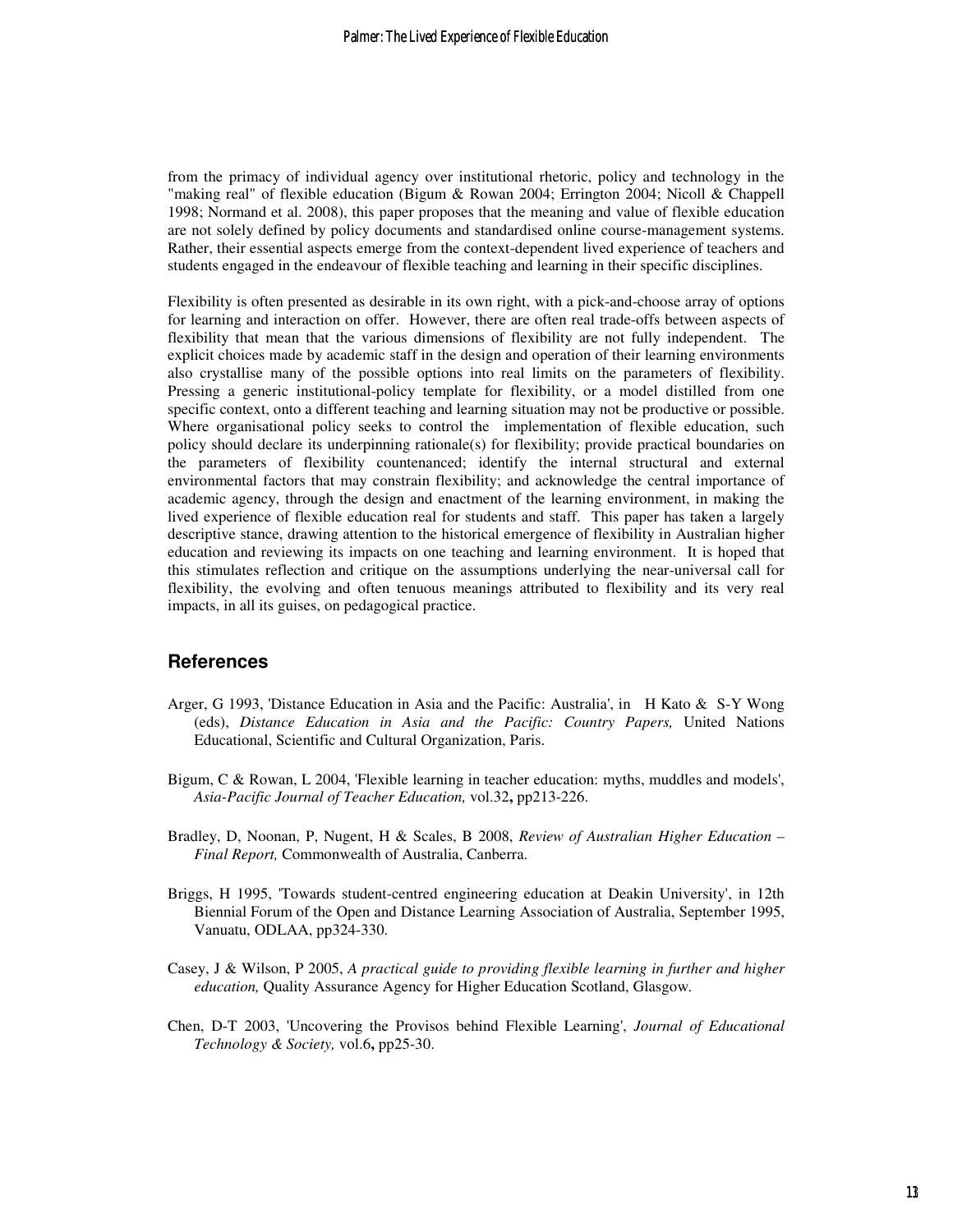- Collis, B & Moonen, J 2001, *Flexible learning in a digital world: experiences and expectations,*  Kogan Page, London.
- Dawkins, J 1988, *Higher education: A policy statement, White Paper,* Australian Government Publishing Service, Canberra.
- Deakin University 1995, *Flexible Teaching and Learning at Deakin University,* Centre for Course Development, Deakin University, Geelong.
- Deakin University 2008a, *Deakin University Functional Area Plan Teaching and Learning 2008,* Deakin University, Geelong.
- Deakin University 2008b, *Deakin University Strategic Plan Delivering Effective Partnerships 2008,* Deakin University, Geelong.
- Department of Employment Education Training and Youth Affairs 1998, *Learning for life Final report: Review of Higher Education Financing and Policy,* Australian Government Publishing Service, Canberra.
- Errington, E 2004, 'The impact of teacher beliefs on flexible learning innovation: some practices and possibilities for academic developers', *Innovations in Education and Teaching International,* vol.41**,** pp39-47.
- Higher Education Management Review Committee 1995, *Report of the Committee of Inquiry/Higher Education Management Review,* Australian Government Publishing Service, Canberra.
- Holzl, A 1999, 'Flexible Learning: Can we really please everyone?', *Educational Technology & Society,* vol.2**,** pp10-16.
- Jevons, FR 1984, 'Distance education in a mixed-mode institution: Working toward parity', *Distance Education,* vol.5**,** pp24-37.
- Kirkpatrick, D 1997, 'Becoming flexible: contested territory', *Studies in Continuing Education,* vol.19**,** pp160-173.
- Kirkpatrick, D 2001, 'Staff development for flexible learning', *International Journal for Academic Development,* vol.6**,** pp168-176.
- Le Grew, D & Calvert, J 1998, 'Leadership for open and flexible learning in higher education', in CR Latchem & F Lockwood (eds), *Staff development in open and flexible learning,* Routledge, London.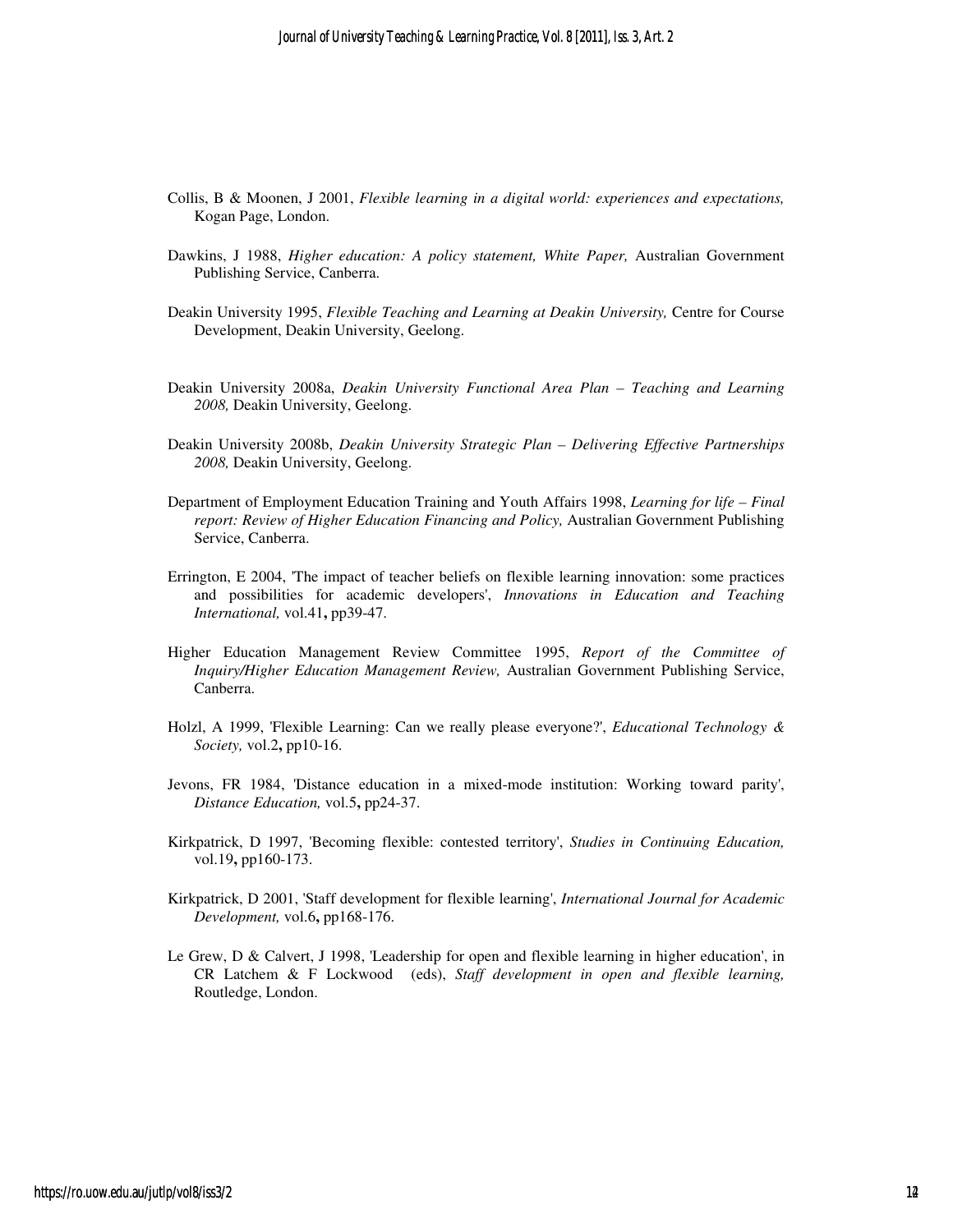- Lindberg, JO & Olofsson, AD 2006, 'Individual and flexible: Working conditions in the practice of Swedish distance-based teacher education', *International Education Journal,* vol.7**,** pp699- 708.
- Ling, P, Arger, G, Smallwood, H, Toomey, R, Kirkpatrick, D & Barnard, I 2001, *The Effectiveness of Models of Flexible Provision of Higher Education – 01/9, Department of* Education, Training and Youth Affairs, Canberra.
- Marginson, S & Considine, M 2000, *The enterprise university: power, governance and reinvention in Australia,* Cambridge University Press, Cambridge; Melbourne.
- Mathiasen, H & Schrum, L 2008, 'Web 2.0 and Social Software: Challenges and Complexity of Communication in Education', in A Holzinger (ed.), *HCI and Usability for Education and Work,* Springer, Berlin; Heidelberg.
- Mayes, T 2006, *Enhancing practice Flexible Delivery An overview of the work of the Enhancement Theme 2004-06,* Quality Assurance Agency for Higher Education, Gloucester.
- Morrison, L & Pitfield, M 2006, 'Flexibility in initial teacher education: Implications for pedagogy and practice', *Journal of Education for Teaching,* vol.32**,** pp185-196.
- National Board of Employment Education and Training 1992, *Changing patterns of teaching and learning: The use and potential of distance education materials and methods in Australian higher education – Commissioned report 19,* Australian Government Publishing Service, Canberra.
- Nelson, B 2003, *Our Universities Backing Australia's Future,* Commonwealth of Australia, Canberra.
- Nicoll, K 1997, '"Flexible learning" unsettling practices', *Studies in Continuing Education,* 1vol.9**,** pp100-111.
- Nicoll, K 1998, '"Fixing" the "Facts": flexible learning as policy invention'. *Higher Education Research & Development,* vol.17**,** pp291-304.
- Nicoll, K & Chappell, C 1998, 'Policy Effects: "flexible learning" in higher education and the "dedifferentiation" of the vocational sector', *Studies in Continuing Education,* vol.20**,** pp39-50.
- Normand, C & Littlejohn, A 2006, *Enhancing practice Flexible Delivery A model for analysis and implementation of flexible programme delivery,* Quality Assurance Agency for Higher Education, Gloucester.
- Normand, C, Littlejohn, A & Falconer, I 2008, 'A model for effective implementation of flexible programme delivery', *Innovations in Education and Teaching International,* vol.45**,** pp25-36.
- Nunan, T 1996, 'Flexible Delivery What is it and why is it a part of current educational debate?', in Higher Education Research and Development Society of Australasia Annual Conference, 8-